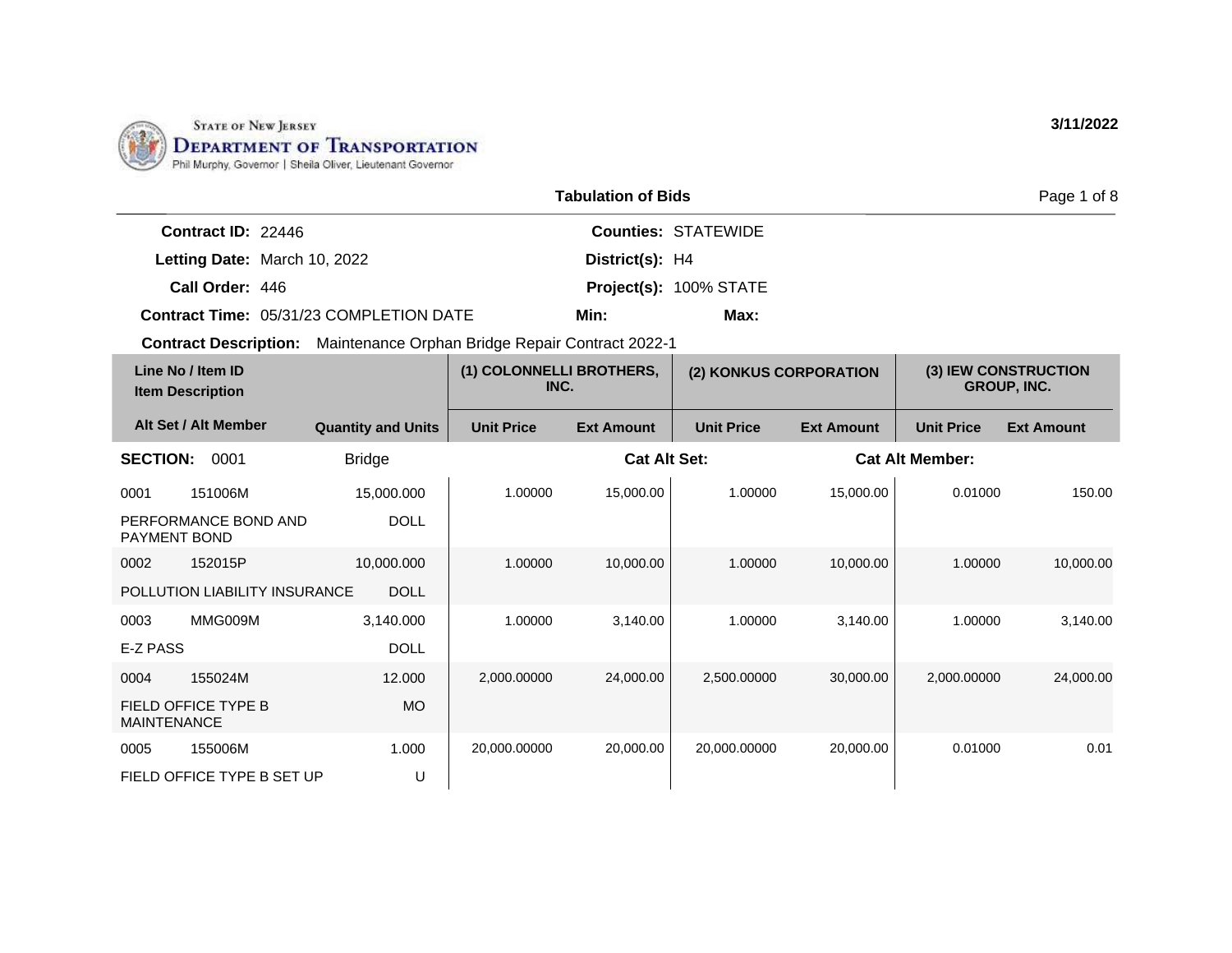

| <b>Tabulation of Bids</b>                    |                                                  |                                  |                     |                        |                   | Page 2 of 8            |                                            |
|----------------------------------------------|--------------------------------------------------|----------------------------------|---------------------|------------------------|-------------------|------------------------|--------------------------------------------|
| Contract ID: 22446                           |                                                  | <b>Counties: STATEWIDE</b>       |                     |                        |                   |                        |                                            |
|                                              | Letting Date: March 10, 2022                     | District(s): H4                  |                     |                        |                   |                        |                                            |
| Call Order: 446                              |                                                  | Project(s): 100% STATE           |                     |                        |                   |                        |                                            |
|                                              | <b>Contract Time: 05/31/23 COMPLETION DATE</b>   |                                  | Min:                | Max:                   |                   |                        |                                            |
| <b>Contract Description:</b>                 | Maintenance Orphan Bridge Repair Contract 2022-1 |                                  |                     |                        |                   |                        |                                            |
| Line No / Item ID<br><b>Item Description</b> |                                                  | (1) COLONNELLI BROTHERS,<br>INC. |                     | (2) KONKUS CORPORATION |                   |                        | (3) IEW CONSTRUCTION<br><b>GROUP, INC.</b> |
| Alt Set / Alt Member                         | <b>Quantity and Units</b>                        | <b>Unit Price</b>                | <b>Ext Amount</b>   | <b>Unit Price</b>      | <b>Ext Amount</b> | <b>Unit Price</b>      | <b>Ext Amount</b>                          |
| <b>SECTION:</b><br>0001                      | <b>Bridge</b>                                    |                                  | <b>Cat Alt Set:</b> |                        |                   | <b>Cat Alt Member:</b> |                                            |
|                                              |                                                  |                                  |                     |                        |                   |                        |                                            |

| Line No / Item ID<br><b>Item Description</b>        |                |                           | (1) COLONNELLI BROTHERS,<br>(2) KONKUS CORPORATION<br>INC. |                     |                   | (3) IEW CONSTRUCTION<br><b>GROUP, INC.</b> |                        |                   |
|-----------------------------------------------------|----------------|---------------------------|------------------------------------------------------------|---------------------|-------------------|--------------------------------------------|------------------------|-------------------|
| Alt Set / Alt Member                                |                | <b>Quantity and Units</b> | <b>Unit Price</b>                                          | <b>Ext Amount</b>   | <b>Unit Price</b> | <b>Ext Amount</b>                          | <b>Unit Price</b>      | <b>Ext Amount</b> |
| <b>SECTION:</b>                                     | 0001           | <b>Bridge</b>             |                                                            | <b>Cat Alt Set:</b> |                   |                                            | <b>Cat Alt Member:</b> |                   |
| 0006                                                | MMB173M        | 20,000.000                | 1.00000                                                    | 20,000.00           | 1.00000           | 20,000.00                                  | 1.00000                | 20,000.00         |
| SOLID WASTE DISPOSAL                                |                | <b>DOLL</b>               |                                                            |                     |                   |                                            |                        |                   |
| 0007                                                | 202024M        | 100.000                   | 50.00000                                                   | 5,000.00            | 45.00000          | 4,500.00                                   | 50.00000               | 5,000.00          |
| DISPOSAL OF REGULATED<br><b>MATERIAL</b>            |                |                           |                                                            |                     |                   |                                            |                        |                   |
| 0008                                                | MMG064M        | 35,000.000                | 1.00000                                                    | 35,000.00           | 1.00000           | 35,000.00                                  | 1.00000                | 35,000.00         |
| <b>DISPOSAL OF REGULATED</b><br>MATERIAL, HAZARDOUS |                | <b>DOLL</b>               |                                                            |                     |                   |                                            |                        |                   |
| 0009                                                | MMB172M        | 3,952.000                 | 1.00000                                                    | 3,952.00            | 0.01000           | 39.52                                      | 0.01000                | 39.52             |
| <b>LANE CLOSURES</b>                                |                | <b>HOUR</b>               |                                                            |                     |                   |                                            |                        |                   |
| 0010                                                | <b>MMB186M</b> | 3,952.000                 | 595.00000                                                  | 2,351,440.00        | 670.00000         | 2,647,840.00                               | 685.00000              | 2,707,120.00      |
| <b>LABOR CREW</b>                                   |                | <b>HOUR</b>               |                                                            |                     |                   |                                            |                        |                   |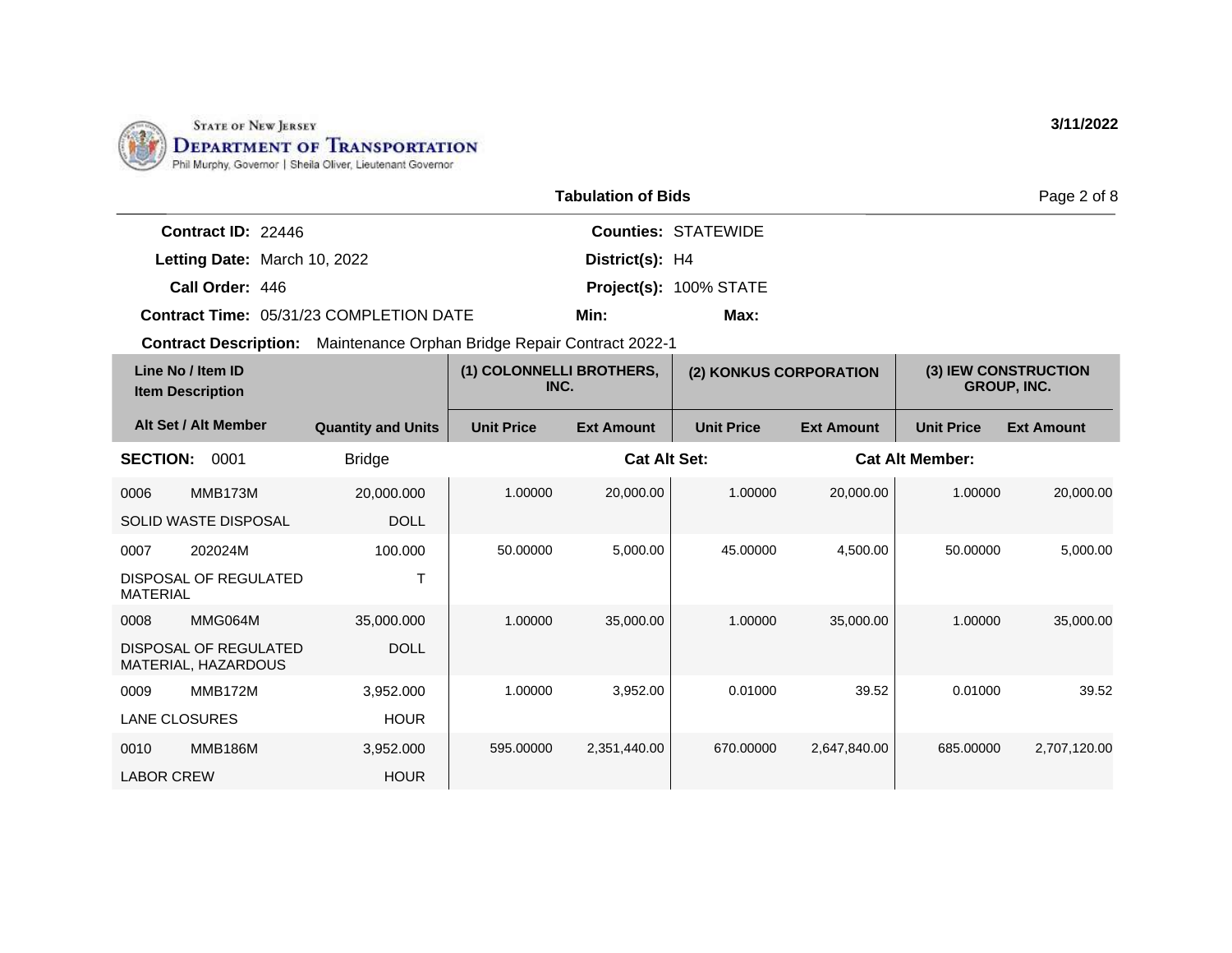

DOLL

1,000,000.000

0015 109006M FORCE ACCOUNT

| <b>Tabulation of Bids</b>                      |                                                  |                                  |                     |                            |                   |                        | Page 3 of 8                                |  |
|------------------------------------------------|--------------------------------------------------|----------------------------------|---------------------|----------------------------|-------------------|------------------------|--------------------------------------------|--|
| Contract ID: 22446                             |                                                  |                                  |                     | <b>Counties: STATEWIDE</b> |                   |                        |                                            |  |
| Letting Date: March 10, 2022                   |                                                  |                                  | District(s): H4     |                            |                   |                        |                                            |  |
| Call Order: 446                                |                                                  |                                  |                     | Project(s): 100% STATE     |                   |                        |                                            |  |
| <b>Contract Time: 05/31/23 COMPLETION DATE</b> |                                                  |                                  | Min:                | Max:                       |                   |                        |                                            |  |
| <b>Contract Description:</b>                   | Maintenance Orphan Bridge Repair Contract 2022-1 |                                  |                     |                            |                   |                        |                                            |  |
| Line No / Item ID<br><b>Item Description</b>   |                                                  | (1) COLONNELLI BROTHERS,<br>INC. |                     | (2) KONKUS CORPORATION     |                   |                        | (3) IEW CONSTRUCTION<br><b>GROUP, INC.</b> |  |
| Alt Set / Alt Member                           | <b>Quantity and Units</b>                        | <b>Unit Price</b>                | <b>Ext Amount</b>   | <b>Unit Price</b>          | <b>Ext Amount</b> | <b>Unit Price</b>      | <b>Ext Amount</b>                          |  |
| <b>SECTION:</b><br>0001                        | <b>Bridge</b>                                    |                                  | <b>Cat Alt Set:</b> |                            |                   | <b>Cat Alt Member:</b> |                                            |  |
| MMG054M<br>0011                                | 1,500.000                                        | 95.00000                         | 142,500.00          | 96.00000                   | 144.000.00        | 135.00000              | 202,500.00                                 |  |
| WORKER, TYPE "A"                               | <b>HOUR</b>                                      |                                  |                     |                            |                   |                        |                                            |  |
| <b>MMB092M</b><br>0012                         | 416,000                                          | 115.00000                        | 47,840.00           | 115.00000                  | 47.840.00         | 115.00000              | 47,840.00                                  |  |
| <b>CREW COORDINATOR</b>                        | <b>HOUR</b>                                      |                                  |                     |                            |                   |                        |                                            |  |
| 0013<br>MMG025M                                | 30,000.000                                       | 1.00000                          | 30,000.00           | 1.00000                    | 30,000.00         | 1.00000                | 30,000.00                                  |  |
| <b>OVERTIME DIFFERENTIAL (OD)</b>              | <b>DOLL</b>                                      |                                  |                     |                            |                   |                        |                                            |  |
| 0014<br>159141M                                | 2,000.000                                        | 95.00000                         | 190,000.00          | 95.00000                   | 190,000.00        | 90.00000               | 180,000.00                                 |  |
| <b>TRAFFIC DIRECTOR, FLAGGER</b>               | <b>HOUR</b>                                      |                                  |                     |                            |                   |                        |                                            |  |

**Section Totals:** \$3,897,872.00 \$4,197,359.52 \$4,264,789.53

**Contract Totals \$3,897,872.00 \$4,197,359.52 \$4,264,789.53**

1.00000 1,000,000.00 1.00000 1,000,000.00 1.00000 1,000,000.00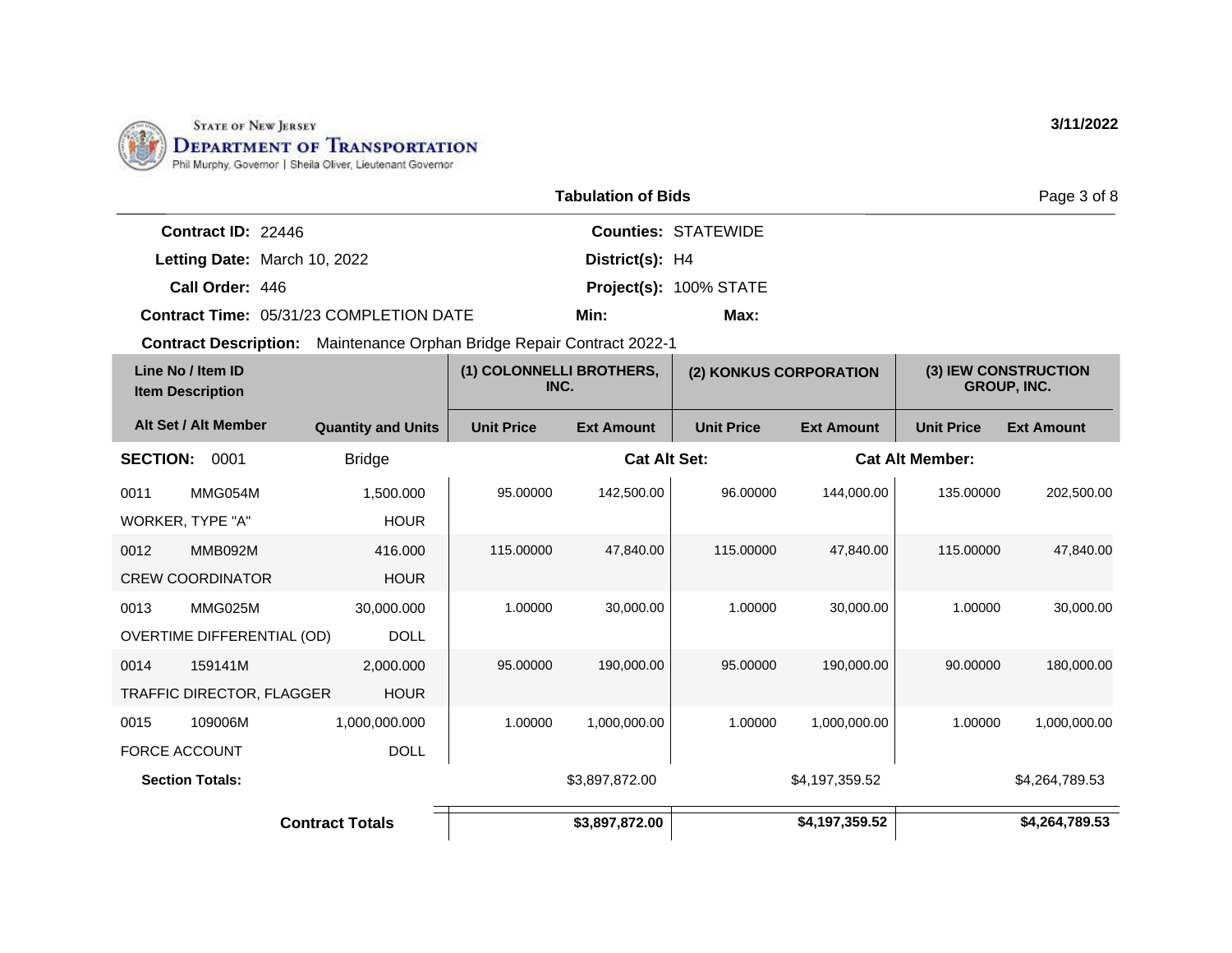

|                           |                                                                               | <b>Tabulation of Bids</b> |                            |                | Page 4 of 8  |
|---------------------------|-------------------------------------------------------------------------------|---------------------------|----------------------------|----------------|--------------|
| <b>Contract ID: 22446</b> |                                                                               |                           | <b>Counties: STATEWIDE</b> |                |              |
|                           | Letting Date: March 10, 2022                                                  | District(s): H4           |                            |                |              |
| Call Order: 446           |                                                                               |                           | Project(s): 100% STATE     |                |              |
|                           | <b>Contract Time: 05/31/23 COMPLETION DATE</b>                                | Min:                      | Max:                       |                |              |
|                           | <b>Contract Description:</b> Maintenance Orphan Bridge Repair Contract 2022-1 |                           |                            |                |              |
|                           | <b>Cost Plus Time Totals</b>                                                  | \$3,897,872.00            |                            | \$4,197,359.52 | 4,264,789.53 |
|                           | () indicates item is hid as Lumn Sum                                          |                           |                            |                |              |

**( ) indicates item is bid as Lump Sum**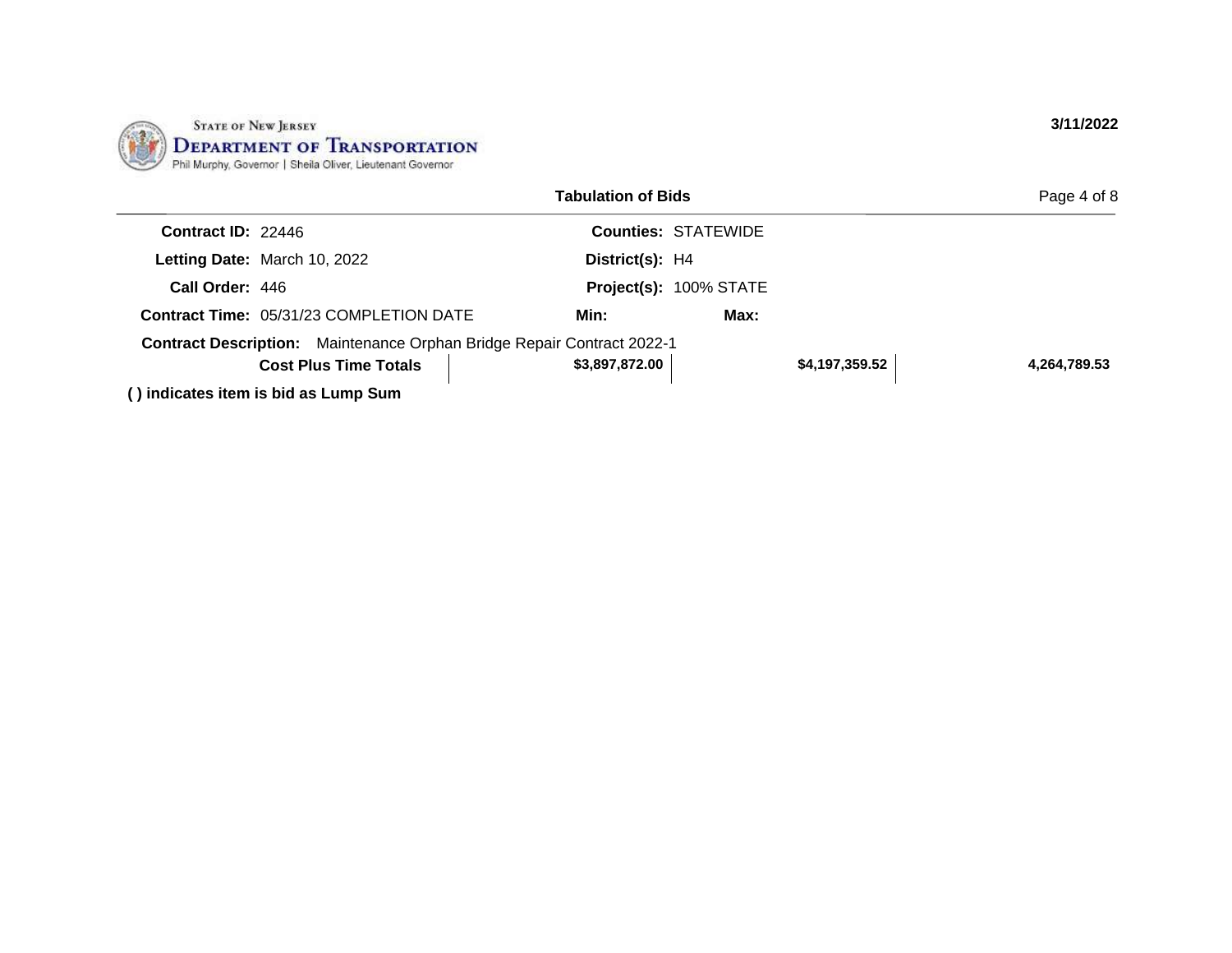

|                    |                                                | Page 5 of 8     |                               |  |
|--------------------|------------------------------------------------|-----------------|-------------------------------|--|
| Contract ID: 22446 |                                                |                 | <b>Counties: STATEWIDE</b>    |  |
|                    | Letting Date: March 10, 2022                   | District(s): H4 |                               |  |
| Call Order: 446    |                                                |                 | <b>Project(s): 100% STATE</b> |  |
|                    | <b>Contract Time: 05/31/23 COMPLETION DATE</b> | Min:            | Max:                          |  |

Contract Description: Maintenance Orphan Bridge Repair Contract 2022-1

| Line No / Item ID<br><b>Item Description</b> |                               | (4) JOSEPH M. SANZARI, INC. |                   | (5) BERTO CONSTRUCTION,<br>INC. |                   | (6) MOUNT CONSTRUCTION<br>CO., INC. |                        |                   |
|----------------------------------------------|-------------------------------|-----------------------------|-------------------|---------------------------------|-------------------|-------------------------------------|------------------------|-------------------|
|                                              | Alt Set / Alt Member          | <b>Quantity and Units</b>   | <b>Unit Price</b> | <b>Ext Amount</b>               | <b>Unit Price</b> | <b>Ext Amount</b>                   | <b>Unit Price</b>      | <b>Ext Amount</b> |
| <b>SECTION:</b>                              | 0001                          | <b>Bridge</b>               |                   | <b>Cat Alt Set:</b>             |                   |                                     | <b>Cat Alt Member:</b> |                   |
| 0001                                         | 151006M                       | 15,000.000                  | 1.00000           | 15,000.00                       | 1.00000           | 15,000.00                           | 1.00000                | 15,000.00         |
| <b>PAYMENT BOND</b>                          | PERFORMANCE BOND AND          | <b>DOLL</b>                 |                   |                                 |                   |                                     |                        |                   |
| 0002                                         | 152015P                       | 10,000,000                  | 1.00000           | 10,000.00                       | 1.00000           | 10,000.00                           | 1.00000                | 10,000.00         |
|                                              | POLLUTION LIABILITY INSURANCE | <b>DOLL</b>                 |                   |                                 |                   |                                     |                        |                   |
| 0003                                         | MMG009M                       | 3,140.000                   | 1.00000           | 3,140.00                        | 1.00000           | 3,140.00                            | 1.00000                | 3,140.00          |
| <b>E-Z PASS</b>                              |                               | <b>DOLL</b>                 |                   |                                 |                   |                                     |                        |                   |
| 0004                                         | 155024M                       | 12,000                      | 2,500.00000       | 30,000.00                       | 3,000.00000       | 36,000.00                           | 3.000.00000            | 36,000.00         |
| <b>MAINTENANCE</b>                           | <b>FIELD OFFICE TYPE B</b>    | <b>MO</b>                   |                   |                                 |                   |                                     |                        |                   |
| 0005                                         | 155006M                       | 1.000                       | 30,000.00000      | 30,000.00                       | 20,000.00000      | 20,000.00                           | 28,679.48000           | 28,679.48         |
|                                              | FIELD OFFICE TYPE B SET UP    | υ                           |                   |                                 |                   |                                     |                        |                   |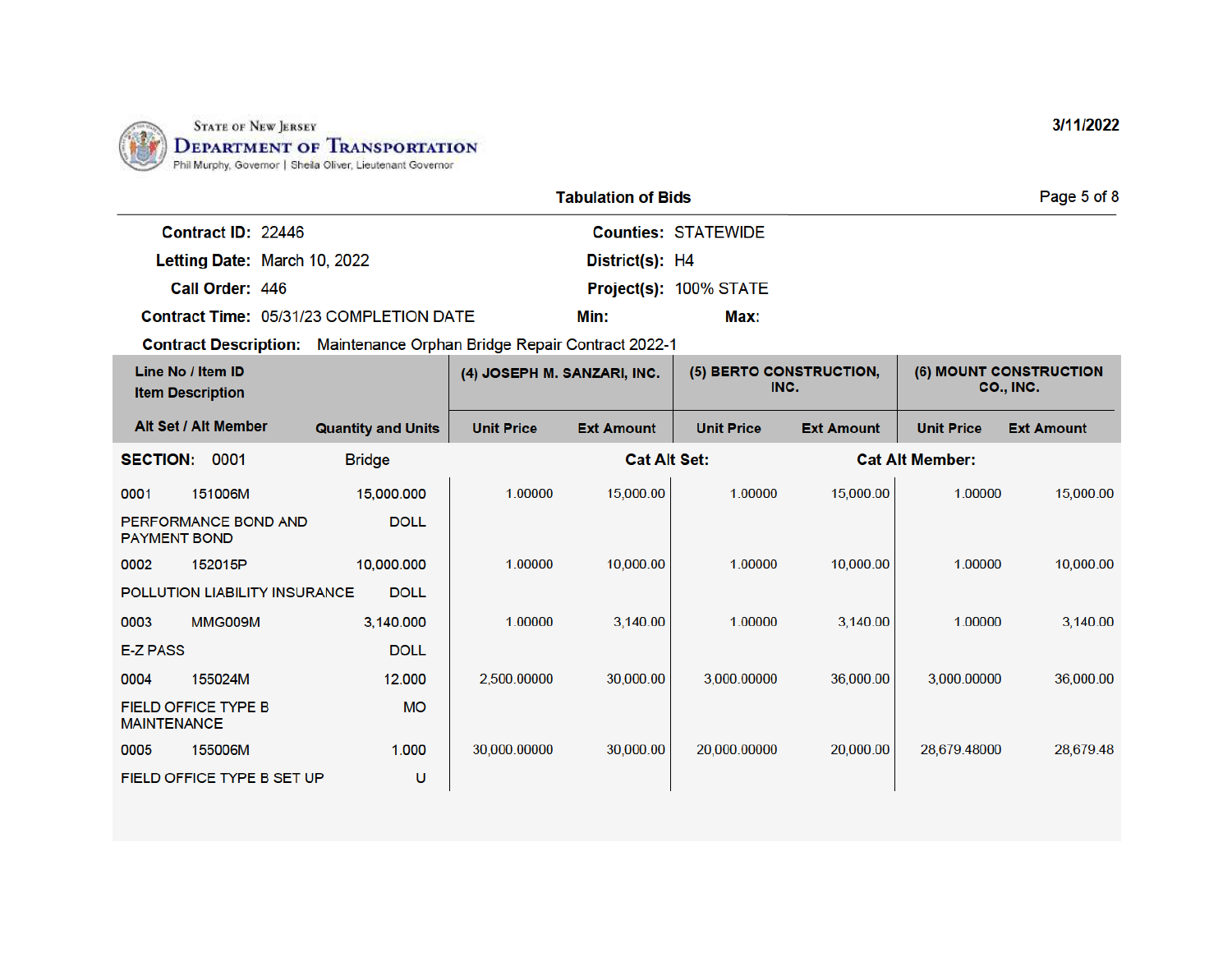

|                              |                                                | Page 6 of 8     |                               |  |
|------------------------------|------------------------------------------------|-----------------|-------------------------------|--|
| Contract ID: 22446           |                                                |                 | <b>Counties: STATEWIDE</b>    |  |
| Letting Date: March 10, 2022 |                                                | District(s): H4 |                               |  |
| <b>Call Order: 446</b>       |                                                |                 | <b>Project(s): 100% STATE</b> |  |
|                              | <b>Contract Time: 05/31/23 COMPLETION DATE</b> | Min:            | Max:                          |  |

Contract Description: Maintenance Orphan Bridge Repair Contract 2022-1

| Line No / Item ID<br><b>Item Description</b>        |  |               |                   | (5) BERTO CONSTRUCTION,<br>(4) JOSEPH M. SANZARI, INC.<br>INC. |                   | (6) MOUNT CONSTRUCTION<br>CO., INC. |                        |                   |
|-----------------------------------------------------|--|---------------|-------------------|----------------------------------------------------------------|-------------------|-------------------------------------|------------------------|-------------------|
| Alt Set / Alt Member<br><b>Quantity and Units</b>   |  |               | <b>Unit Price</b> | <b>Ext Amount</b>                                              | <b>Unit Price</b> | <b>Ext Amount</b>                   | <b>Unit Price</b>      | <b>Ext Amount</b> |
| 0001<br><b>SECTION:</b>                             |  | <b>Bridge</b> |                   | <b>Cat Alt Set:</b>                                            |                   |                                     | <b>Cat Alt Member:</b> |                   |
| 0006<br>MMB173M                                     |  | 20,000.000    | 1.00000           | 20,000.00                                                      | 1.00000           | 20,000.00                           | 1.00000                | 20,000.00         |
| <b>SOLID WASTE DISPOSAL</b>                         |  | <b>DOLL</b>   |                   |                                                                |                   |                                     |                        |                   |
| 0007<br>202024M                                     |  | 100,000       | 25.00000          | 2,500.00                                                       | 50.00000          | 5,000.00                            | 50.00000               | 5,000.00          |
| <b>DISPOSAL OF REGULATED</b><br><b>MATERIAL</b>     |  | т             |                   |                                                                |                   |                                     |                        |                   |
| 0008<br>MMG064M                                     |  | 35,000.000    | 1.00000           | 35,000.00                                                      | 1.00000           | 35,000.00                           | 1.00000                | 35,000.00         |
| <b>DISPOSAL OF REGULATED</b><br>MATERIAL, HAZARDOUS |  | <b>DOLL</b>   |                   |                                                                |                   |                                     |                        |                   |
| 0009<br><b>MMB172M</b>                              |  | 3,952,000     | 1.00000           | 3,952.00                                                       | 34,00000          | 134,368.00                          | 0.01000                | 39.52             |
| <b>LANE CLOSURES</b>                                |  | <b>HOUR</b>   |                   |                                                                |                   |                                     |                        |                   |
| <b>MMB186M</b><br>0010                              |  | 3,952.000     | 785,00000         | 3,102,320.00                                                   | 805.00000         | 3,181,360.00                        | 891.00000              | 3,521,232.00      |
| <b>LABOR CREW</b>                                   |  | <b>HOUR</b>   |                   |                                                                |                   |                                     |                        |                   |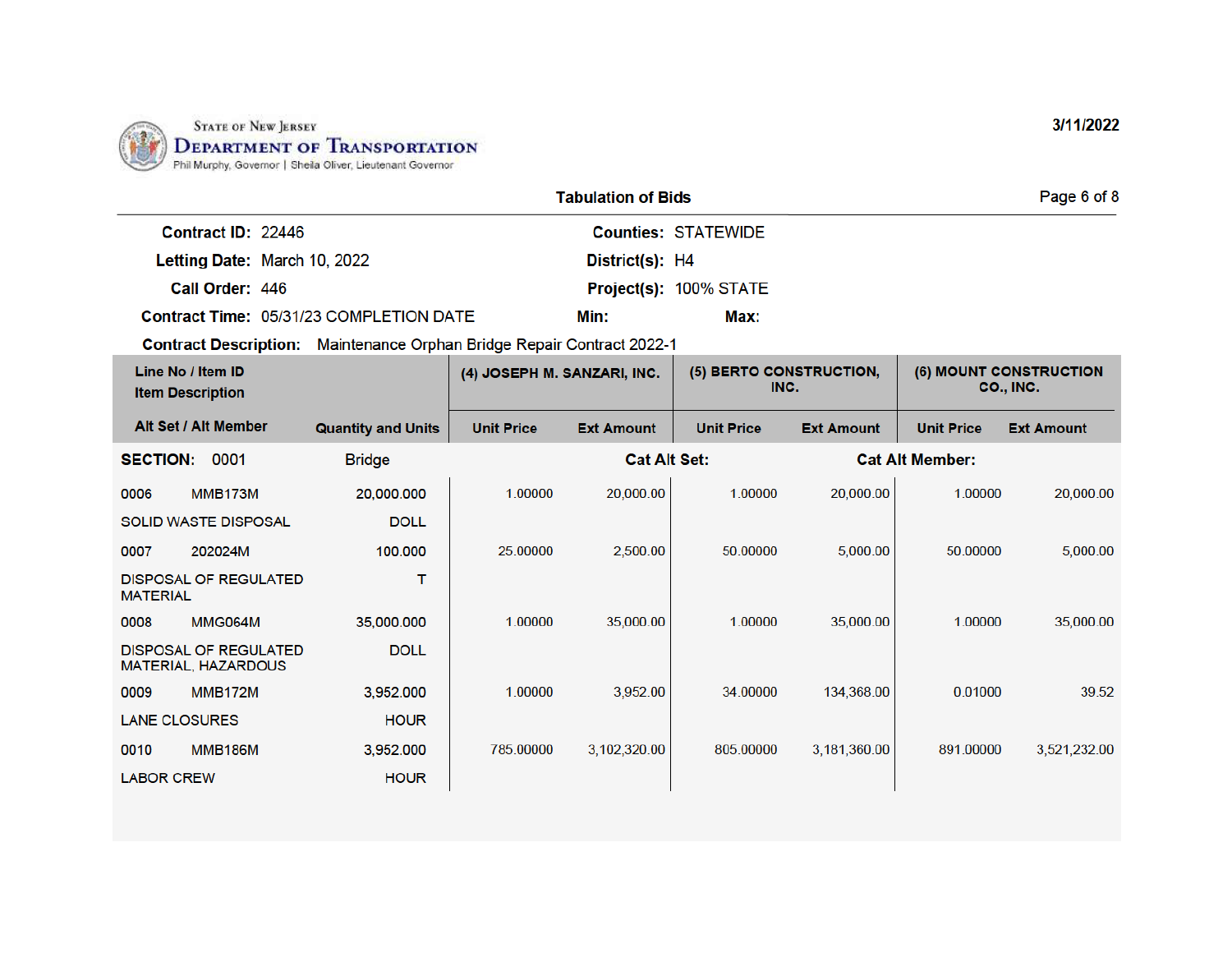

|                                                | <b>Tabulation of Bids</b> | Page 7 of 8     |                               |  |
|------------------------------------------------|---------------------------|-----------------|-------------------------------|--|
| Contract ID: 22446                             |                           |                 | <b>Counties: STATEWIDE</b>    |  |
| Letting Date: March 10, 2022                   |                           | District(s): H4 |                               |  |
| Call Order: 446                                |                           |                 | <b>Project(s): 100% STATE</b> |  |
| <b>Contract Time: 05/31/23 COMPLETION DATE</b> |                           | Min:            | Max:                          |  |

Contract Description: Maintenance Orphan Bridge Repair Contract 2022-1

| Line No / Item ID<br><b>Item Description</b> |                                   | (4) JOSEPH M. SANZARI, INC. |                   | (5) BERTO CONSTRUCTION,<br>INC. |                   | (6) MOUNT CONSTRUCTION<br>CO., INC. |                        |                   |
|----------------------------------------------|-----------------------------------|-----------------------------|-------------------|---------------------------------|-------------------|-------------------------------------|------------------------|-------------------|
|                                              | Alt Set / Alt Member              | <b>Quantity and Units</b>   | <b>Unit Price</b> | <b>Ext Amount</b>               | <b>Unit Price</b> | <b>Ext Amount</b>                   | <b>Unit Price</b>      | <b>Ext Amount</b> |
| <b>SECTION:</b>                              | 0001                              | <b>Bridge</b>               |                   | <b>Cat Alt Set:</b>             |                   |                                     | <b>Cat Alt Member:</b> |                   |
| 0011                                         | <b>MMG054M</b>                    | 1,500.000                   | 90.00000          | 135,000.00                      | 99.00000          | 148,500.00                          | 115,00000              | 172,500.00        |
| <b>WORKER, TYPE "A"</b>                      |                                   | <b>HOUR</b>                 |                   |                                 |                   |                                     |                        |                   |
| 0012                                         | <b>MMB092M</b>                    | 416.000                     | 115.00000         | 47,840.00                       | 115,00000         | 47,840.00                           | 115.00000              | 47,840.00         |
| <b>CREW COORDINATOR</b><br><b>HOUR</b>       |                                   |                             |                   |                                 |                   |                                     |                        |                   |
| 0013                                         | <b>MMG025M</b>                    | 30,000.000                  | 1.00000           | 30,000.00                       | 1.00000           | 30,000.00                           | 1.00000                | 30,000.00         |
|                                              | <b>OVERTIME DIFFERENTIAL (OD)</b> | <b>DOLL</b>                 |                   |                                 |                   |                                     |                        |                   |
| 0014                                         | 159141M                           | 2.000.000                   | 75.00000          | 150,000.00                      | 96.00000          | 192,000.00                          | 90.00000               | 180,000.00        |
|                                              | <b>TRAFFIC DIRECTOR, FLAGGER</b>  | <b>HOUR</b>                 |                   |                                 |                   |                                     |                        |                   |
| 0015                                         | 109006M                           | 1,000,000.000               | 1.00000           | 1,000,000.00                    | 1.00000           | 1.000.000.00                        | 1.00000                | 1.000.000.00      |
| <b>FORCE ACCOUNT</b>                         |                                   | <b>DOLL</b>                 |                   |                                 |                   |                                     |                        |                   |
| <b>Section Totals:</b>                       |                                   | \$4,614,752.00              |                   |                                 | \$4,878,208.00    |                                     | \$5,104,431.00         |                   |
|                                              |                                   | <b>Contract Totals</b>      |                   | \$4,614,752.00                  |                   | \$4,878,208.00                      |                        | \$5,104,431.00    |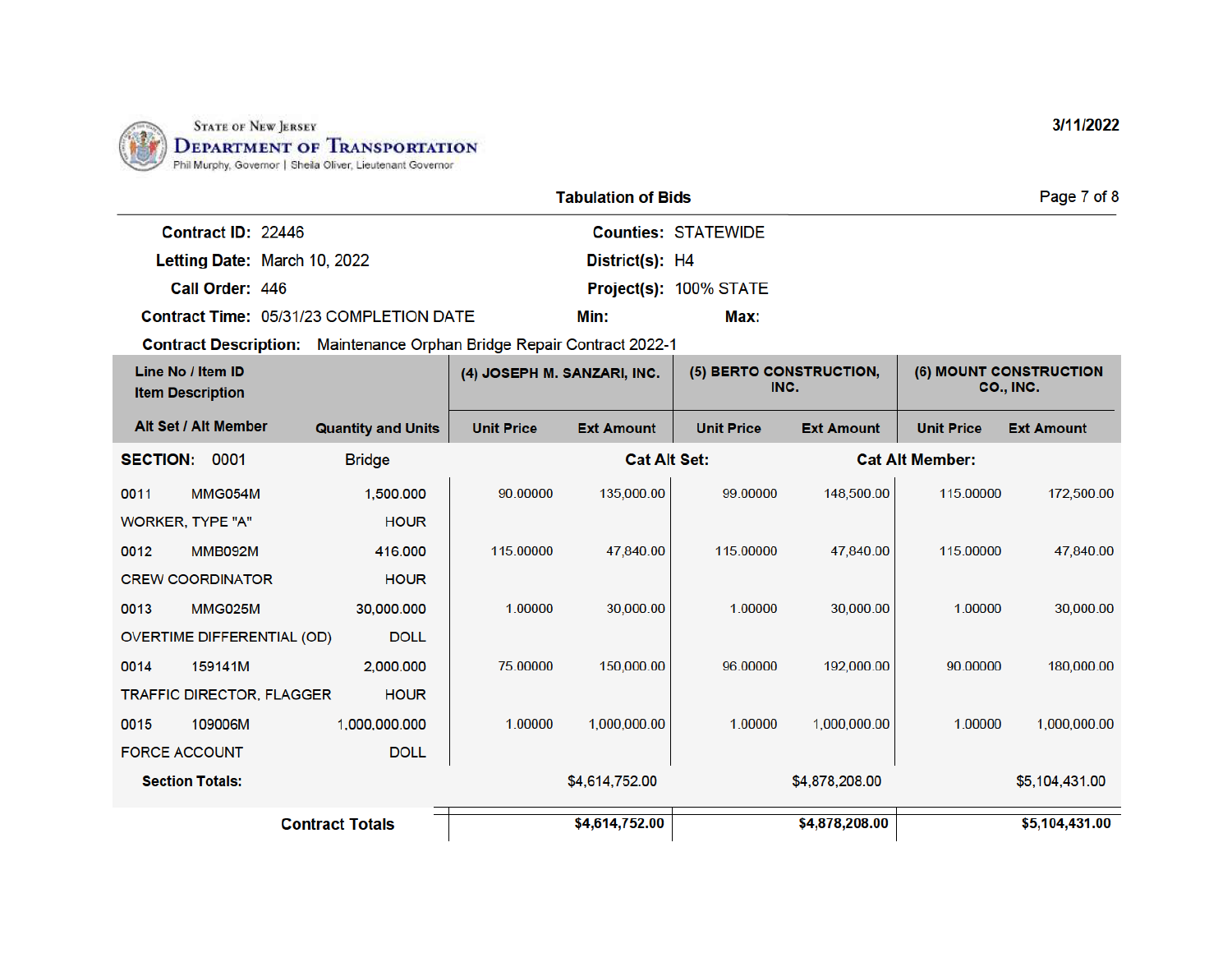

|                                                                        |  | <b>Tabulation of Bids</b> |                            |                | Page 8 of 8  |
|------------------------------------------------------------------------|--|---------------------------|----------------------------|----------------|--------------|
| <b>Contract ID: 22446</b>                                              |  |                           | <b>Counties: STATEWIDE</b> |                |              |
| Letting Date: March 10, 2022                                           |  | District(s): H4           |                            |                |              |
| Call Order: 446                                                        |  |                           | Project(s): 100% STATE     |                |              |
| <b>Contract Time: 05/31/23 COMPLETION DATE</b>                         |  | Min:                      | Max:                       |                |              |
| Contract Description: Maintenance Orphan Bridge Repair Contract 2022-1 |  |                           |                            |                |              |
| <b>Cost Plus Time Totals</b>                                           |  | \$4,614,752.00            |                            | \$4,878,208.00 | 5,104,431.00 |
| () indicates item is bid as Lump Sum                                   |  |                           |                            |                |              |